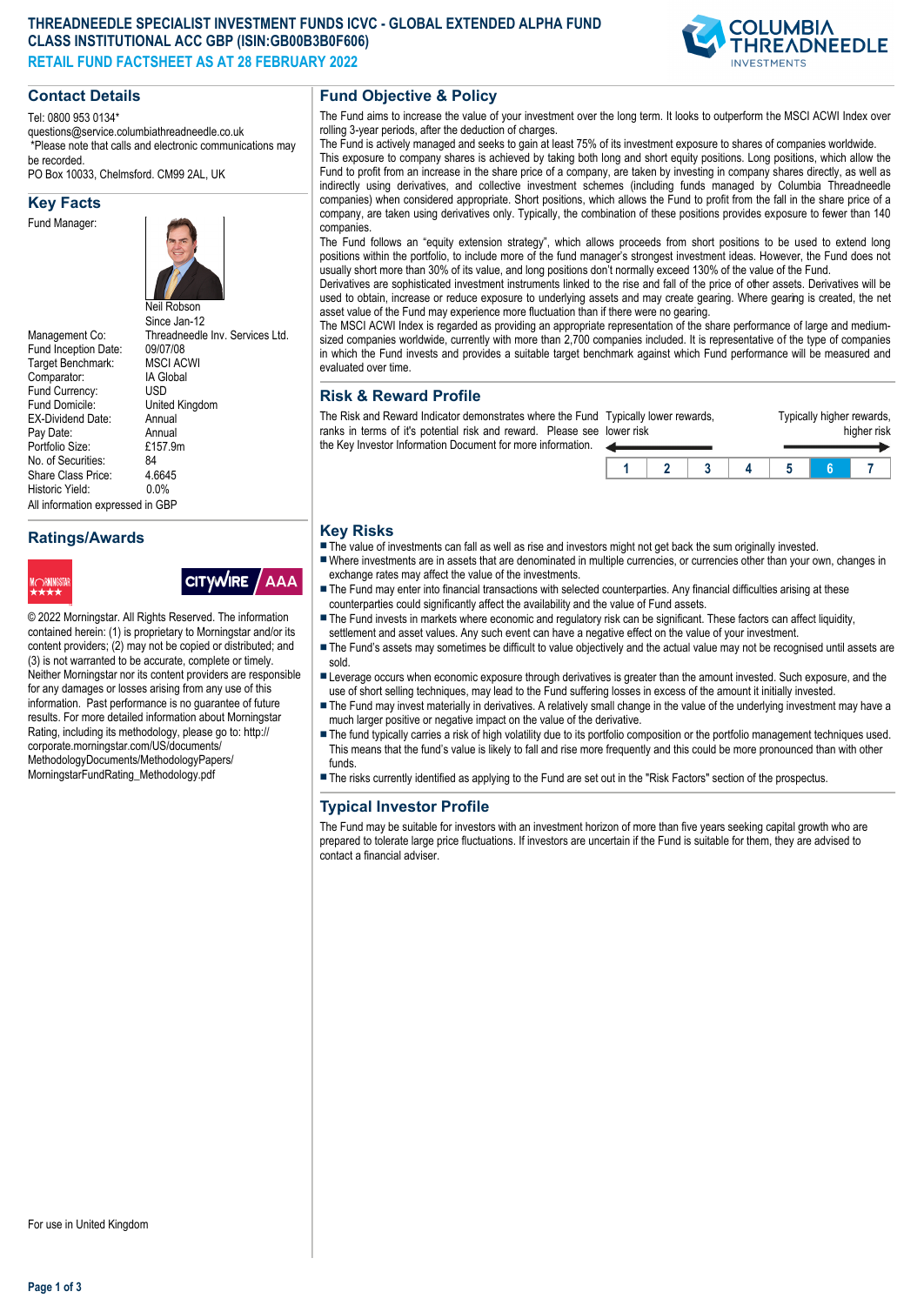# **Holdings & Asset Allocation**

| Top 10 Holdings (%)                          |        |  |  |  |  |  |  |
|----------------------------------------------|--------|--|--|--|--|--|--|
| <b>Security Name</b>                         | Weight |  |  |  |  |  |  |
| Microsoft Corporation                        | 7.9    |  |  |  |  |  |  |
| Alphabet Inc.                                | 7.4    |  |  |  |  |  |  |
| Amazon.com, Inc.                             | 7.3    |  |  |  |  |  |  |
| Samsung Electronics Co., Ltd.                | 3.7    |  |  |  |  |  |  |
| Mastercard Incorporated Class A              | 3.5    |  |  |  |  |  |  |
| T-Mobile US. Inc.                            | 3.4    |  |  |  |  |  |  |
| Taiwan Semiconductor Manufacturing Co., Ltd. | 2.9    |  |  |  |  |  |  |
| Intuit Inc.                                  | 2.8    |  |  |  |  |  |  |
| Centene Corporation                          | 2.7    |  |  |  |  |  |  |
| Micron Technology, Inc.                      | 2.6    |  |  |  |  |  |  |
| Total                                        | 44.2   |  |  |  |  |  |  |

| Long  | <b>Short</b> | <b>Net</b> |
|-------|--------------|------------|
| 40.3  | 6.1          | 34.2       |
| 16.8  | 2.4          | 14.5       |
| 14.2  | --           | 14.2       |
| 13.3  | 2.3          | 11.0       |
| 12.3  | 1.9          | 10.4       |
| 4.4   | --           | 4.4        |
| 4.3   | 1.0          | 3.3        |
| 2.9   | --           | 2.9        |
| 9.3   | 6.4          | 2.9        |
| 1.4   | --           | 1.4        |
| 2.5   | 1.2          | 1.3        |
| 121.8 | 21.3         |            |
|       |              |            |

### **Performance**

**Past Performance does not predict future returns. The return of your investment may change as a result of currency fluctuations if your investment is made in a currency other than that used in the past performance calculation.** 

## **10 Years NAV (GBP)**



# **Calendar Year Performance (GBP)**

|                           | 2021    | 2020    | 2019  | 2018    | 2017   | 2016    | 2015   | 2014   | 2013   | 2012    |
|---------------------------|---------|---------|-------|---------|--------|---------|--------|--------|--------|---------|
| Share Class (Net)         | 12.5    | 20.1    | 34.7  | $-8.8$  | 20.2   | 21.3    | 10.4   | 10.4   | 32.3   | 9.5     |
| Comparator (Net)          | 19.3    | 12.6    | 22.3  | $-4.9$  | 13.7   | 25.0    | 4.5    | 9.4    | 23.7   | 10.8    |
| <b>Comparator Ranking</b> | 355/432 | 110/403 | 6/369 | 274/336 | 44/312 | 212/290 | 41/266 | 87/241 | 26/226 | 145/208 |
| Target Benchmark (Gross)  | 20.1    | 13.2    | 22.4  | $-3.3$  | 13.8   | 29.4    | 3.8    | 11.2   | 21.    |         |

# **Annualised Performance (GBP) 12M Rolling Period (GBP)**

|                           | 1 YR    | 3 YR    | <b>5 YR</b> | <b>10 YR</b> | $03/21 - 02/22$ | $03/20 - 02/21$ | $03/19 -$<br>02/20 | $03/18 -$<br>02/19 | $03/17 -$<br>02/18 | $03/16 -$<br>02/17 | $03/15 -$<br>02/16 | $03/14 -$<br>02/15 | $03/13 -$<br>02/14 | $03/12 -$<br>02/13 |
|---------------------------|---------|---------|-------------|--------------|-----------------|-----------------|--------------------|--------------------|--------------------|--------------------|--------------------|--------------------|--------------------|--------------------|
| Share Class (Net)         | .6      | 13.7    | 11.2        | 13.2         | 1.6             | 24.9            | 15.8               | 0.5                | 15.0               | 30.7               |                    | 17.4               | 13.7               | 15.1               |
| Comparator (Net)          |         | 12.3    | 9.3         | 11.2         | 9.1             | 20.5            |                    | 2.5                | 8.1                | 32.7               | $-2.0$             | 14.2               | 9.5                | 15.2               |
| <b>Comparator Ranking</b> | 345/435 | 125/373 | 72/314      | 36/210       | 345/435         | 129/408         | 27/374             | 233/343            | 46/315             | 184/295            | 64/271             | 56/244             | 56/227             | 107/210            |
| Target Benchmark (Gross)  | 12.8    | 13.6    | 10.3        | 12.4         | 12.8            | 19.6            | 8.8                | 3.3                |                    | 37.5               | $-2.2$             |                    | 7.6                | 15.7               |

Source Morningstar UK Limited © 2022 as at 28/02/22. Based on the bid-to-bid and assuming income is reinvested including ongoing charges excluding entry and exit charges. Index returns include capital gains and assume reinvestment of any income. The index does not include fees or charges and you cannot invest directly in it. The Investment Association (IA) is the trade body representing the UK investment management industry.

Annualised performance measures how much an investment has grown on average each year.12 month Rolling Period shows annualised average returns for the periods stated.